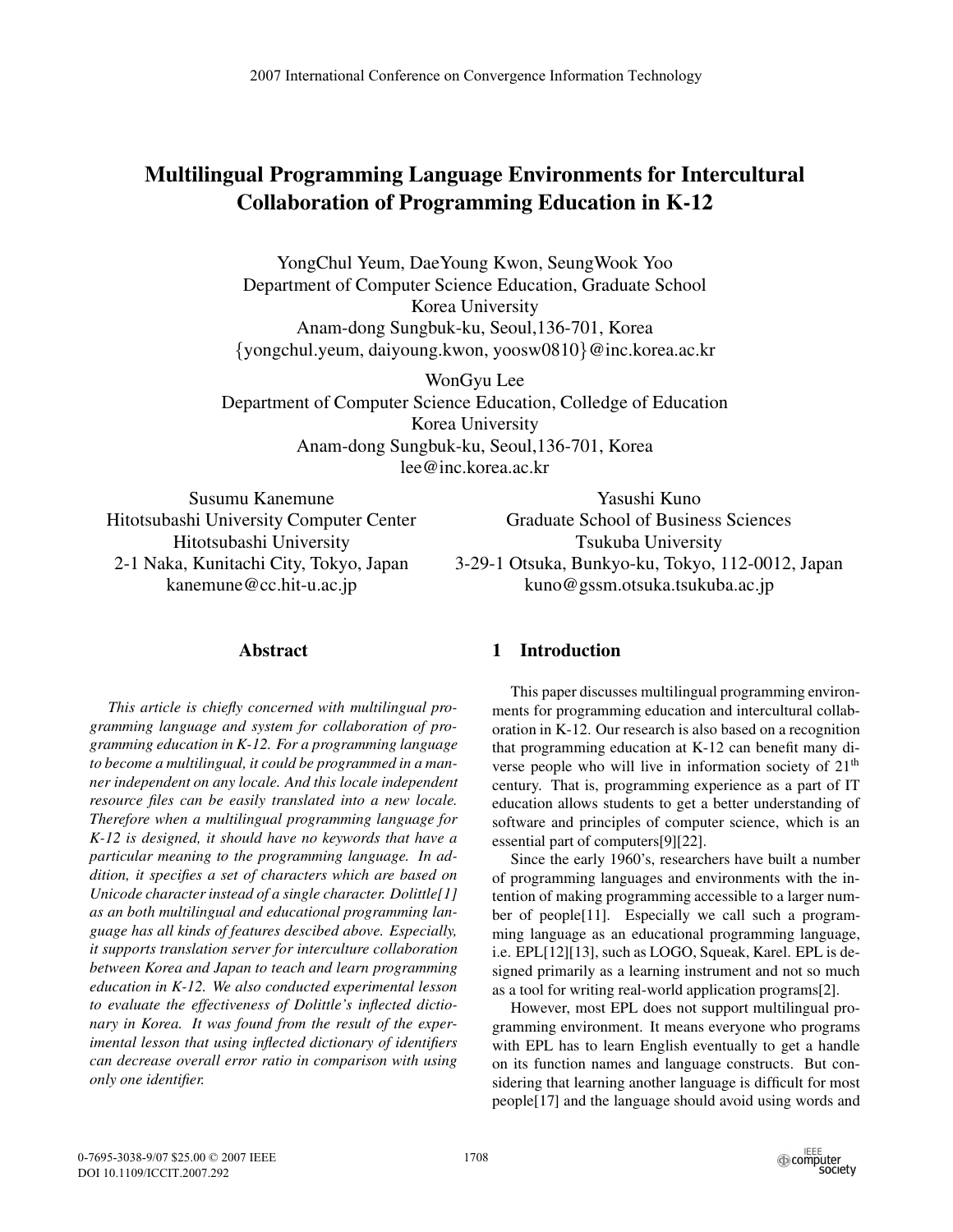symbols that are unfamiliar to users[15], it needs to support multilingual environments above all.

Typically, for a programming language to be a multilingual, it should be internationalized and localized through making resource files which are loaded during program execution as needed. This means that the code should be programmed in such a manner that is doesn't dependent on any specific locale - that is language or cultural conventions[18]. Thus to support multilingual languages, one would design programming language to select the relevant language resource files at runtime, which are translated to the required languages. However this kind of methodology has some inherent disadvantages. For instance, if a message displayed to the user in one of several languages is modified, all of the translated versions must be changed[3]. It means the distributed resource files is hard to be modified. Moreover, keywords can't be localized without compiling source code again. Keywords are a word or identifier that has a particular meaning to the programming language or a reserved word which identifies a syntactic form.

In this paper, we suggest keywordless EPL such Dolittle which is our research target. Dolittle[1] has elastic and effective multilingual features. It has no any reserved word by itself. Currently, Dolittle system for Japanese, English and Korean are distributed. Also Dolittle can include user domain-specific dictionary into the user's code or config file. For example, if users are children, teacher can remake the dictionary file according to their knowledge from the domain that are more familiar and appropriate. Moreover, simple word-by-word substitution can transfer a Dolittle program from one language to the other, leading to international program exchange server[9][10].

We also conducted experimental lesson in order to evaluate the effectiveness of Dolittle's inflected dictionary in Korea. These results lead us to the conclusion that when we have a lesson at k-12, student's background knowledge and domain-specific demands[20] need to be handled in detail[7][12][13].

In this paper, we first describe internationalization of programming Language. Secondly we discuss about the keywordless EPL. And then we analyze the features of multilingual EPL, Dolittle. Finally, we introduce experimental lesson about using inflected dictionary of identifiers by Dolittle.

# **2 Internationalization of Programming Language**

Multilingual computing [6] is defined as "Use of computer to communicate with people in various languages". As one of multilingual computing, multilingual programming language makes it possible to teach and learn computer programming among interculcural schools collaboratively. In general, in order to support more than one language simultaneously, it should follow the typical process for making a program multilingual. That is, it needs to take internationalizational process enough to run correctly in any locale. The required corollary to internationalization is localization-the process of arranging for a program to run in a specific locale.

Internationalization is often abbreviated as I18N (or i18n or I18n) where the number 18 refers to the number of letters omitted. Localization is often abbreviated L10n or l10n in the same manner[3].

### **2.1 Typical Process for I18n**

There are several distinct steps to the task of internationalization. Typically we can devide the process for i18n into 3 steps[18][19].

First, source code must be internationalized. This means that we can program the code with an any specific locale. If not internationalized at the beginning of design, supporting multilingual environments could be nearly impossible.



**Figure 1. Sample locale independent source and locale dependent source**

Second, separate textual data and other environmentdependent resources are separated from the program code shown in Fig. 1. Supporting a different environment, ideally, only requires change in those separate resources without code modification. It means that a language developer deals with the source code and corresponding resource files handled by translator. It seems to be difficult because the development team needs someone who understands foreign languages and cultures; such a person may be difficult to find.

Finally, after localized, we can distribute the localizaton source to the users. This program must be able to read, write, and manipulate localized text, and display all uservisible text in the local language.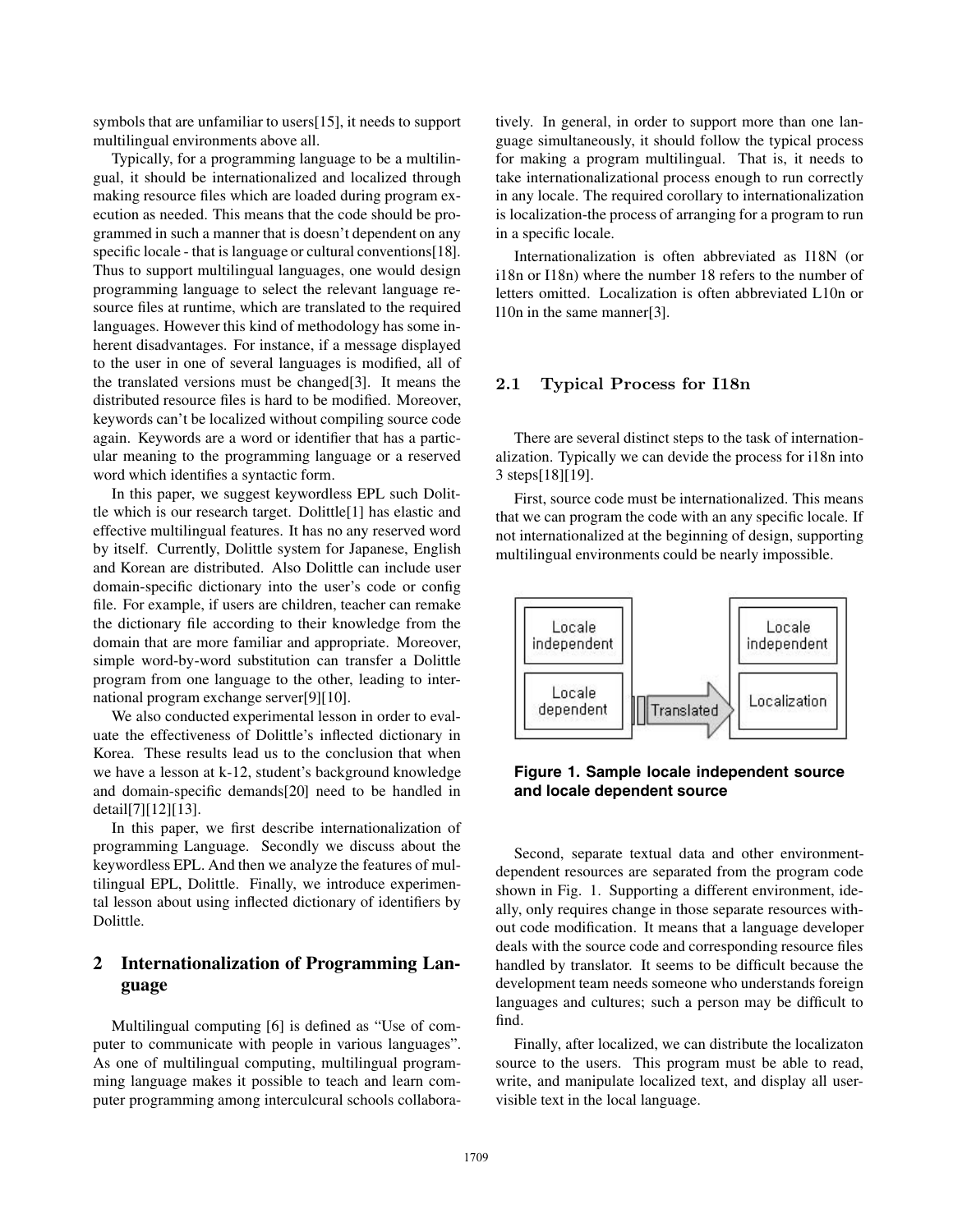#### **2.2 What is Localized?**

The hardest work of the localization is often basic translation of text according to the specific locale. This kind of test can be constructs of language(e.g. token, keyword) and messages(e.g. error messages). So what is important is character and character sets which can be used in regular expressions, in the helpers and Tokens sections of the specificaton file.

For example, Java uses the Unicode character encoding, which by itself is a huge step toward internationalization. In addition, the InputStreamReader and Output-StreamWriter classes convert text from a locale-specific encoding to Unicode and from Unicode to a locale-specific encoding, respectively[4].

However, most programming language can not allow reserved words(e.g. if-statement, the words "if" and "else") to be localized. As for EPL, it is very important that everything could be localized without exception. We will discuss the cause why these reserved words(keywords) can not be easily localized in the following chapter

### **3 Keywordless EPL**

So far, there has been little study that tried to make a programming language both keywordless and multilingual for K-12. An example of keywordless progamming language is J programming language[5]. It requires only the basic ASCII character set in order to avoid the problems faced by the special character set of APL. The code of J could be programmed only by ASCII character set. But J language does not support multilingual. Another example is Dolittle[1] which does not has any reserved word(keyword).

Dolittle will be examined further in the next chapter. Now, Let's discuss what is keywordless and what is the merit of being keywordless in detail.

Programming language definition can be loosely divided into two parts:syntax, or structure, and semantics, or meaning[14]. An issue closely related to the syntax of a programming language is its lexical structure-the structure of the words of the language, which are usually called tokens. In the example of a C if-statement, the words "if" and "else" are token. Other tokens in programming languages include identifiers(or names), symbols for operations, such as "+" and "¡", and special punctuation symbols such as the semicolon(";") and the period(".").

Special words in programming languages are used to separate the syntactic entities of programs such as if = 'if' or while = 'while'[8]. These words are classified as reserved words, but in some they are only keywords. Therefore a keyword is a word or identifier that has a particular meaning to the programming language. A reserved word is a special

word of a programming language that can not be used as a name[16].

As described above, tokens consist of symbols, identifiers and words which can be as keyword. If keywords, i.e. reserved word, are removed from tokens, tokens are either symbols or identifiers. As symbols are common notation, we only have to deal with identifiers for intercultural and multilingual purpose. Therefore, what is keywordless means that we can deal with program or collaborated with identifier based on Unicode character set.

#### **4 Multilingual EPL Dolittle**

Dolittle[1] is an object-oriented and interpreter-based programming language for K-12 schools. Currently, it supports Japanese, Korean and English as shown in Fig. 2. In addition, Dolittle does not have any reserved word or keyword by itself[9]. Only it has predefined names of standard objects. These names can be also extended by adding corresponding alternatives according to the originally representative name [7]. We believe that this keywordless feature of Dolittle can be the key of solving the problems about i18n, which are descrived above.

#### **4.1 Characters and Character Sets**

Dolittle lexers generated by SableCC[8][21] can read 16 bit Unicode character streams. A character set in Dolittle's grammar consists of a range of character based the Unicode ordering. It only specify a set of characters, instead of a single character which can be regarded as keyword, i.e. reserved word. Thus Dolittle can include all Unicode characters with an index greater and less, which is an identifier. The following character sets are the Unicode ordering ranges in Dolittle.

- kanji =  $[0x4e00..0x9fa5]$ ;
- hirakata =  $[0x3040..0x30ff]$ ;
- hangul = [0xac00..0xd7a3];
- ascii = [0..0x007f];

A hexadecimal number represents the Unicode character with the same index. So Dolittle can accept any characters among square brackets as identifier. Thus, the most important point for a multilingual programming language is above Unicode based character sets.

### **4.2 Predefined Names of Standard Objects**

As we said above, there is no reserved words in Dolittle. Instead, there are predefined names of standard objects(e.g.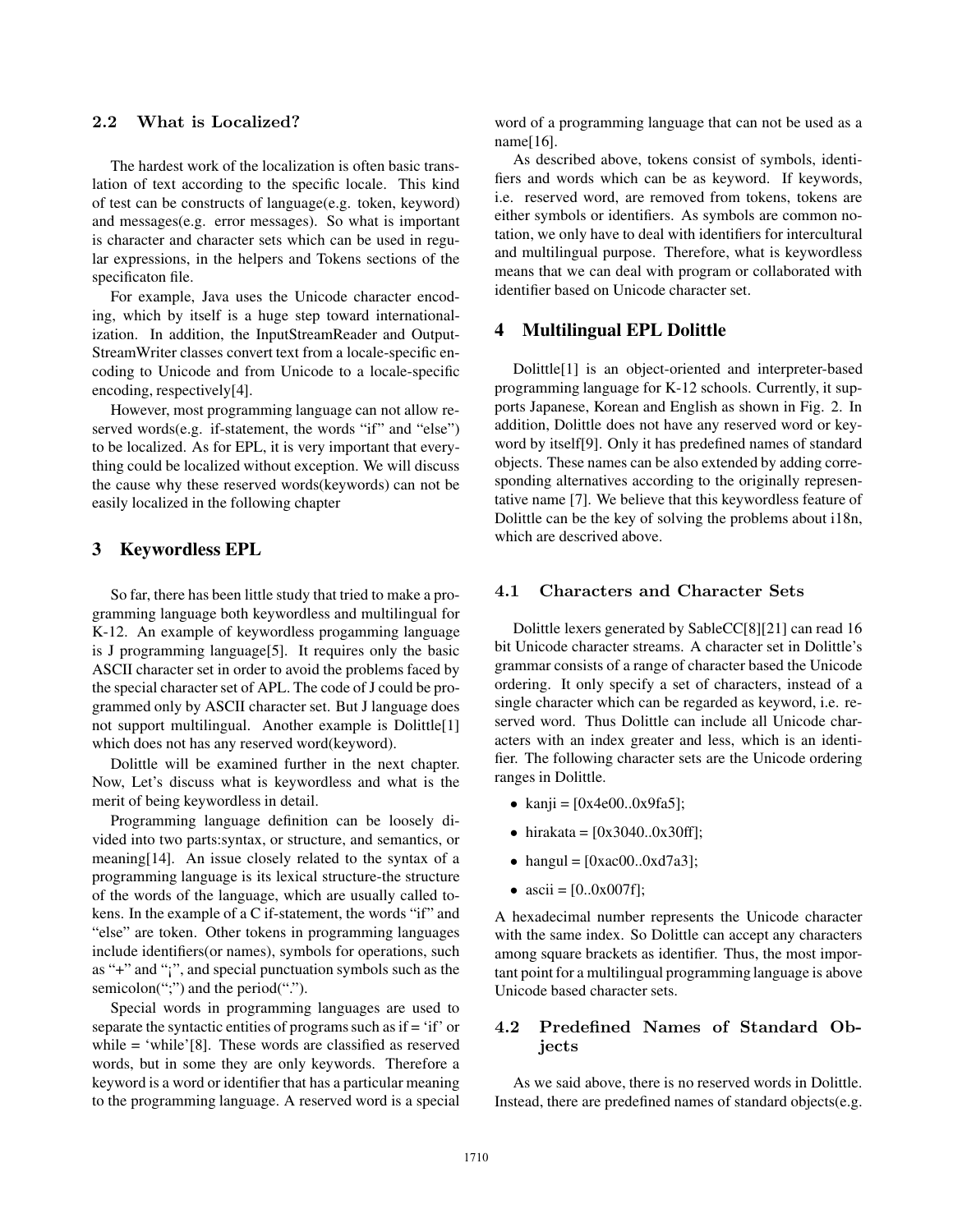

**Figure 2. Screens from the Japanese, Korean and English version**

Turtle, Timer) or methods (e.g. Forward, Execute) through system dictionary, as shown in Fig. 3. These all predefined names are also composed by Unicode character streams. By changing this dictionary, we can easily convert to other languages.

Dolittle can easily extend its localized word dictionary. Fig. 4. show the process. That is, once after source has been completed, first localization is accomplished by developer according to the base of word dictionary. Then, this first localized files are distributed to the each locale. We call it as base dictionary of locale, which acts as a representative word. In Fig. 4, Circle having locale text means first localized files. This file also can be used on supporting international program exchange server. Circles in a dotted line indicate that they could be translated since translation



**Figure 3. Localization of standard object**



**Figure 4. Translation to other languages according to the dictionary**

server only know the base dictionary of locale. For example, a circle can be Korean and b circle can be English locale. Futhemore, Fig. 4 shows multi-locale files. That is, if some users are one of other domain in the same locale, i.e. childeren in elementary school, the locale can be reformed as a1 or a2 circle for being more familiar and effective dictionary to them.

#### **4.3 International Program Exchange**

Simple word-by-word substitution can transfer a Dolittle program from one language to the other, leading to international program exchange. User can upload a program from Dolittle and can download with language translation. So we can collaborate and share with each other by using this exchage server. Fig. 5. shows a structure of Program Transfer Server and Translation Table. Program Transfer Server and Dolittle clients communicate with XML-RPC protocol.

Using Program Transfer Server, we can communicate with some students among Korean and Japanease. Fig. 6. shows network button.

# **5 Experimental Lesson about Using Inflected Dictionary of Identifiers**

To evaluate the effectiveness of Dolittle using inflected dictionary of single Korean word, we conducted small experimental lesson with fresh students of Korea University in 2006. The participants in this lesson were ten in all and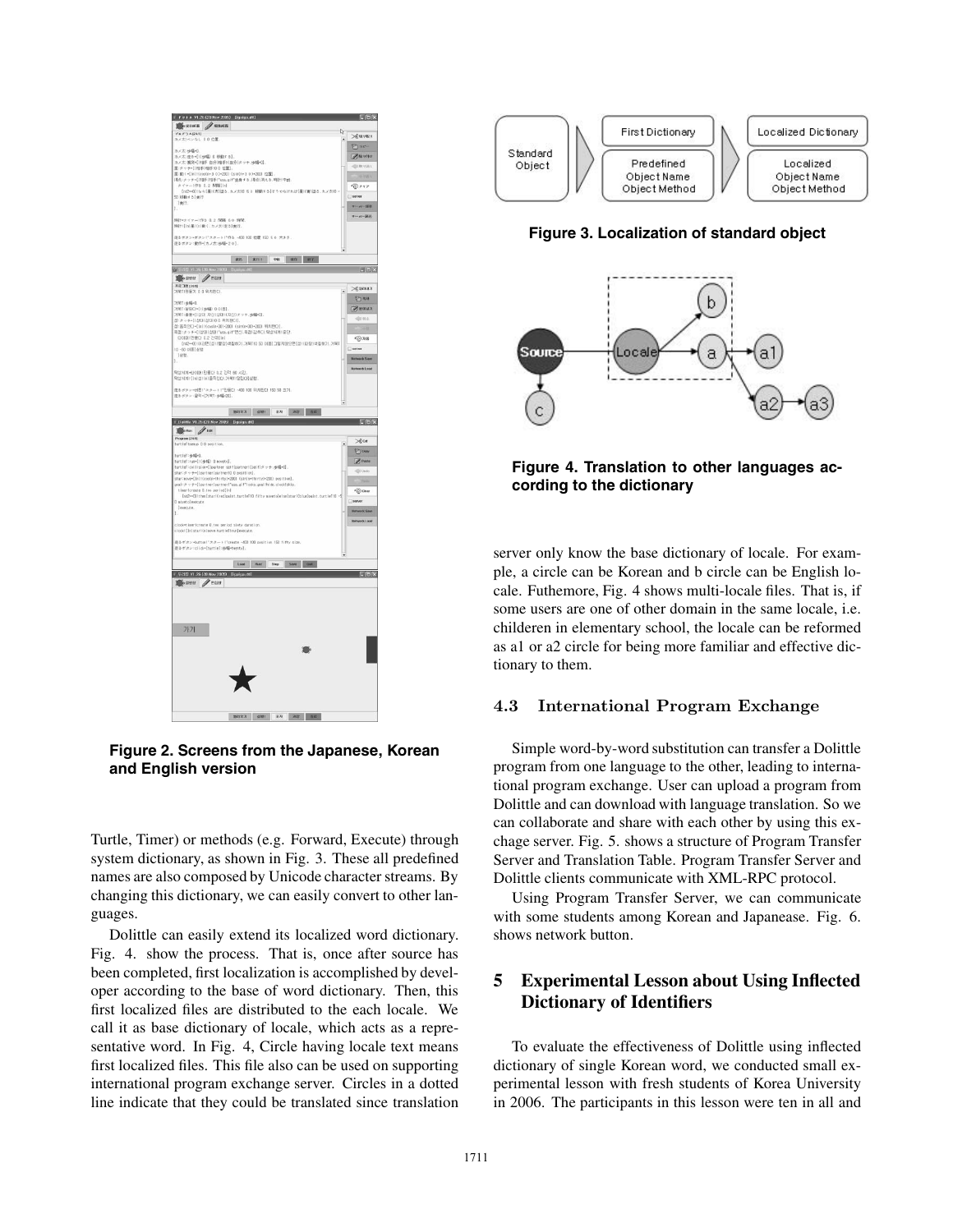

**Figure 5. Program transfer server and translation table**



**Figure 6. Screen on network load**

learned C language during first term. We divide this students into two groups. Intetionally we made the second group(1:N) know the inflected dictionary of single Korean word, but the first group(1:1) did not. Table 1 shows the curriculum of the lessons and Fig. 4 also shows a screen from the lesson.

|  | 음료수 자판기 |     | 사이다는 600원 입니다. 더 넣으세요 | Þ         |
|--|---------|-----|-----------------------|-----------|
|  | 100     | 100 | 100                   |           |
|  | 골라      | 우유  | 사이다                   |           |
|  | 음료 배출구  |     | 동전투입                  | $\vec{k}$ |
|  |         |     | 500                   |           |
|  |         |     | 작돈<br>$\bf{0}$        |           |
|  |         |     |                       |           |

**Figure 7. Screen from the lesson**

Prior to this lesson, we already revised Dolittle[21] version which can automatically make all messages saved into log file when students click the run button. This log file contains all kinds of situation either about errors or not. Table 2 shows the results of analysis of log files.

**Table 1. Curriculum of experimental lessons**

| <b>Lesson</b> | <b>Contents</b>                              |
|---------------|----------------------------------------------|
|               | Basic syntax of Dolittle                     |
|               | Using predefined objects and methods         |
|               | Method definition and the concept of cloning |

### **Table 2. Analysis of log files**

| ratio          | first $group(1:1)$ | second $group(1:N)$ |
|----------------|--------------------|---------------------|
| all error      | 44.3%              | $32.0\%$            |
| systatic error | 48.2%              | 55.3%               |
| semantic error | $21.4\%$           | $14.2\%$            |

As more than 10% of the students did not make an error as shown in Table 2, it seems reasonable to conclude that using inflected dictionary of identifiers can decrease overall error ratio in comparison with using only one identifier. what is more, decrease ratio in semantic error suggests that it has close relation with user's preference or acquaintance about the words.

# **6 Conclusions**

Producing real multilingual programming language is a complex task. Moreover, the process of making multilingual EPL[12][13] acceptable and adaptable to students of K12 across different nations is a challenging work. Although researchers have built a number of programming languages and environments with the intention of making programming accessible, little attention has been given to the multilingual EPL.

In this paper, however, we have examined the features of Dolittle as a multilingual EPL and resulted the following conclusions.

When a multilingual programming language for K12 is designed, it should have no keywords that have a particular meaning to the programming language. In addition, it specifies a set of characters which are based on Unicode character, instead of a single character.

If a programming language support keywordless aspects and Unicode characters, there are some kinds of advantages as follows. First, localization could be carried out conveniently by locale user. Once resource file localized by developer, locale user can extend first word dictionary according to their need. That is, it can be adapted to user's knowledge and domain-specific request. Second, students in K12 can use translation server such as Dolittle Program Transfer Server for international program exchange and interculture